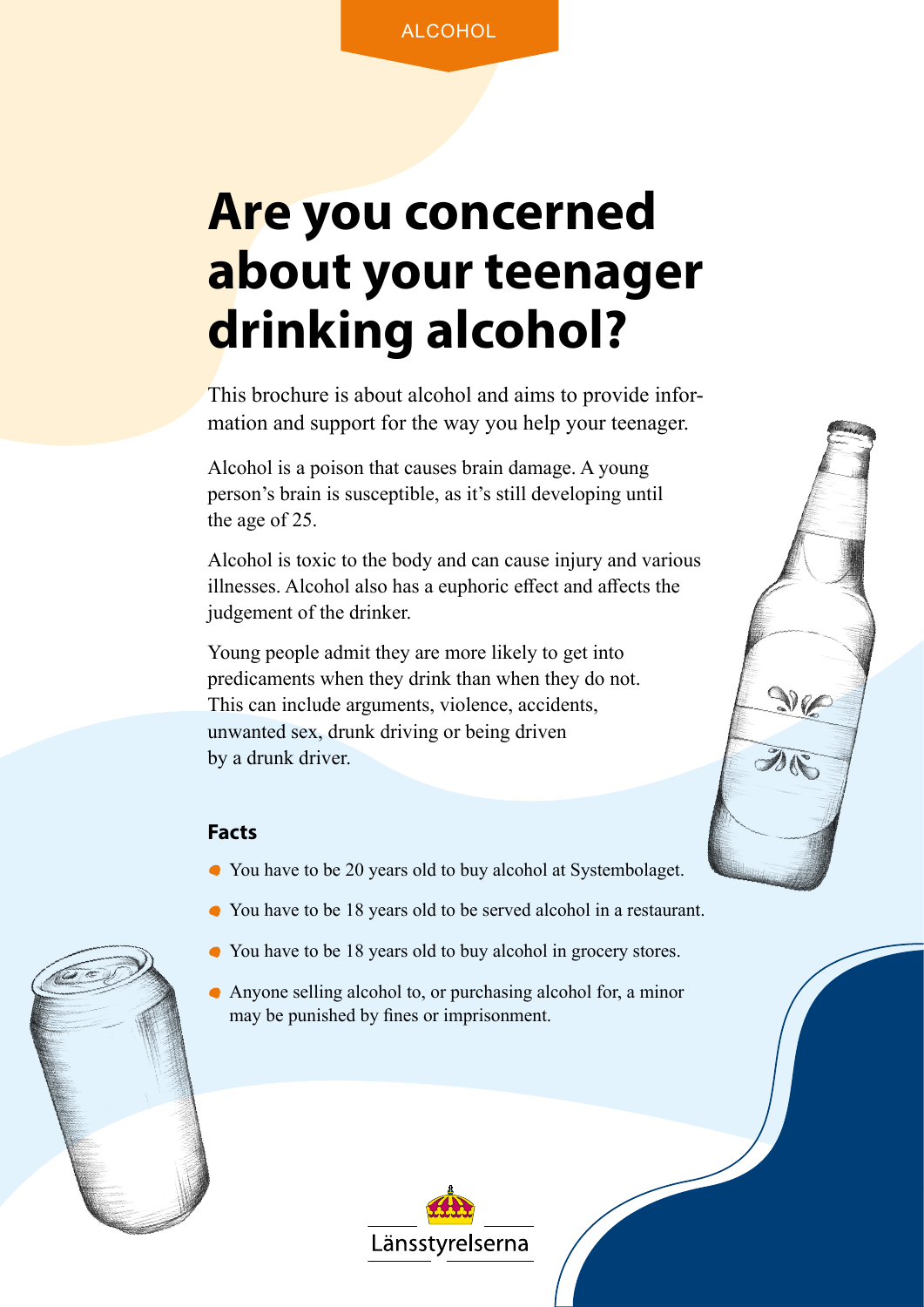

**!**

## **As a parent, what can I do?**

Try to talk about anything and everything in everyday life. This makes talking about more difficult things such as alcohol, drugs and sex more natural. Ask questions and listen. Close relationships mean protection.

- Be absolutely clear! Children need to know the rules and what you expect from them.
- Talk to other parents for support and agree on common rules of conduct.
- Do not buy alcohol for your children or offer it to them.

# **Good to know**

Not all young people drink alcohol. Many young people choose to refrain altogether. The majority of year 9 pupils have never drunk alcohol.

It's a myth that parents can de-romanticize alcohol by offering it to their child. In fact, studies show that young people who are offered alcohol by their parents drink more than those who do not get alcohol from their parents. According to the studies, most young people also think it wrong for parents to buy alcohol for their children.